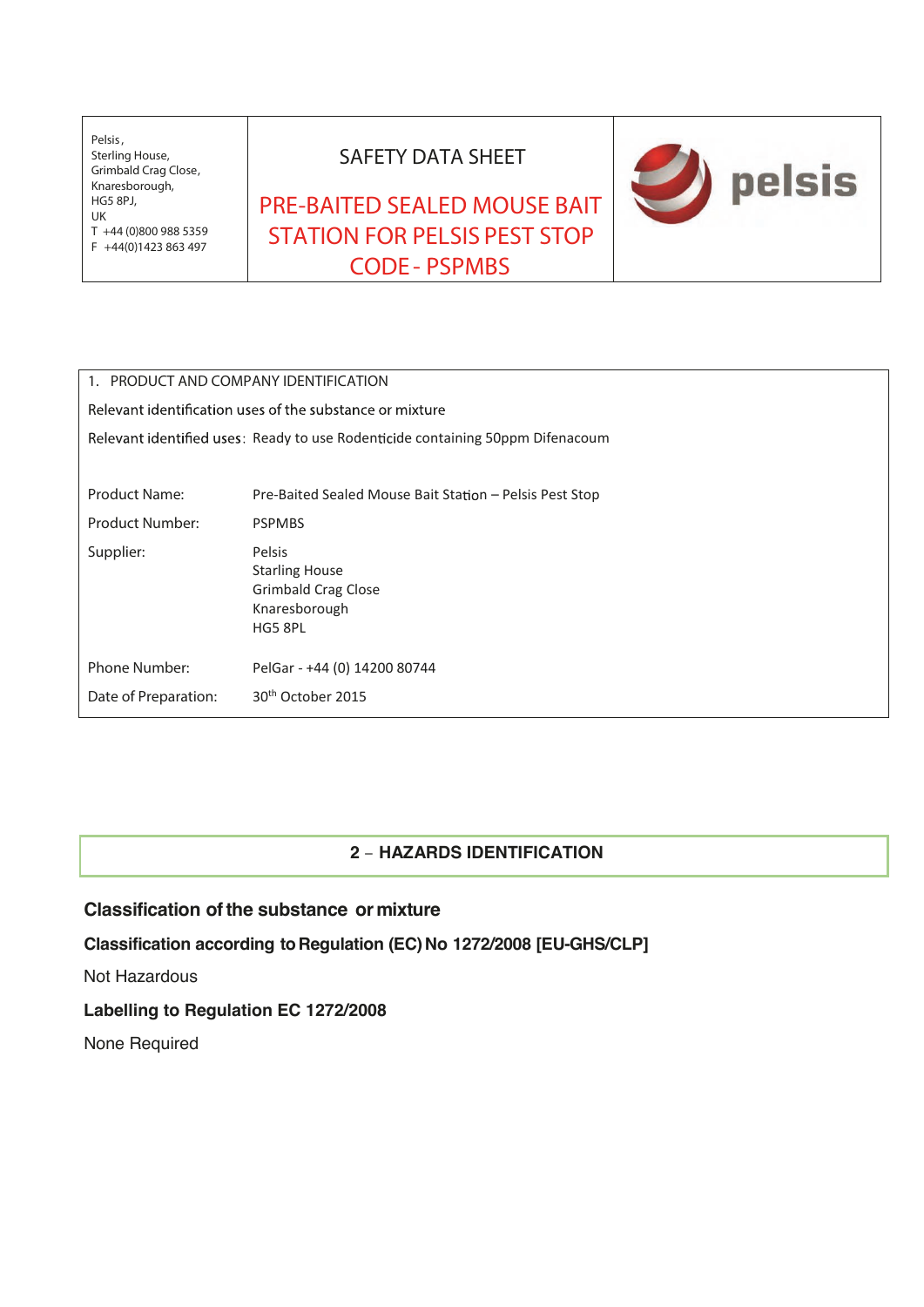## **Hazard Statements**

| <b>H-Statements</b> |                                                                                              |
|---------------------|----------------------------------------------------------------------------------------------|
| EUH401              | To avoid risks to human health and the environment,<br>comply with the instructions for use. |

## **Precautionary Statements**

| <b>P-Statements</b> |                                                                            |  |
|---------------------|----------------------------------------------------------------------------|--|
| P <sub>102</sub>    | Keep out of reach of children.                                             |  |
| P <sub>103</sub>    | Read label before use.                                                     |  |
| P <sub>220</sub>    | Keep / Store away from foodstuffs, beverages and animal<br>feeding stuffs. |  |
| P <sub>262</sub>    | Do not get on skin.                                                        |  |
| P <sub>270</sub>    | Do not eat, drink or smoke when using this product.                        |  |
| P280                | Wear protective gloves [Professional users].                               |  |
| P273                | Avoid release to the environment.                                          |  |
| $P301 + P310$       | IF SWALLOWED: Immediately call a POISON CENTER or<br>doctor/physician.     |  |
| $P404 + P405$       | Store in a closed container. Store locked up.                              |  |
| P <sub>501</sub>    | Dispose of contents/container in accordance with local<br>regulations.     |  |

## **Chemical nature**

Biocidal product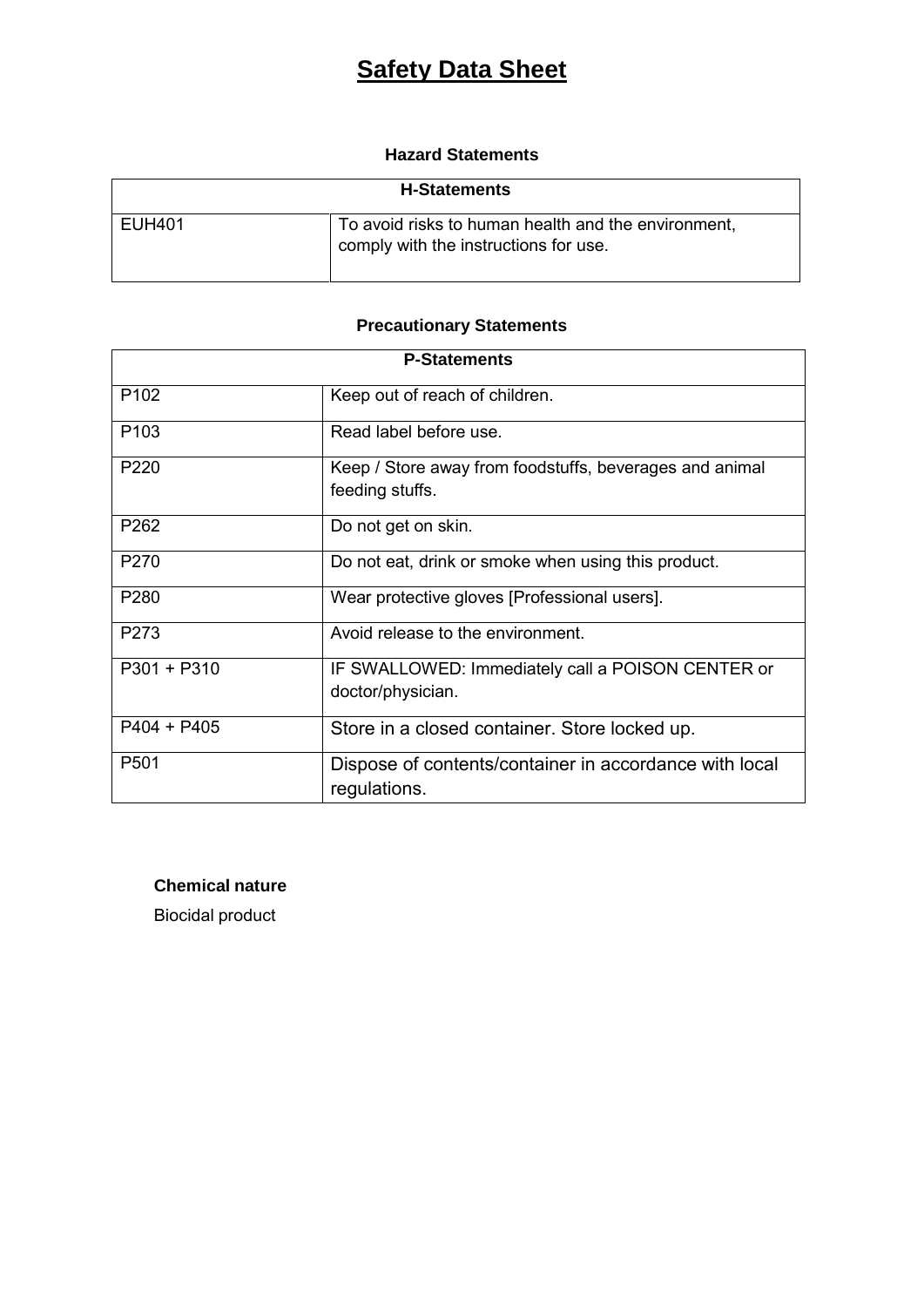## **3 – COMPOSITION/INFORMATION ON INGREDIENTS**

## **Hazardous ingredients (GHS) according to Regulation (EC) No. 1272/2008**

| Difenacoum             |                                           |  |  |
|------------------------|-------------------------------------------|--|--|
| Content (W/W): 0.005 % | Acute toxicity, Oral Cat 2                |  |  |
| CAS Number: 56073-07-5 | Specific target organ toxicity - RE Cat 1 |  |  |
| EC No. 259-978-4       | Aquatic acute, Cat 1                      |  |  |
|                        | Aquatic chronic, Cat 1                    |  |  |
|                        | H300, H310, H372, H400, H410              |  |  |

| 2, 2'-Iminodiethanol        |                   |  |  |  |
|-----------------------------|-------------------|--|--|--|
| Content (W/W): $< 0.1 \%$   | STOT RE, Cat 2    |  |  |  |
| <b>CAS Number: 111-42-2</b> | Eye Damage, Cat 1 |  |  |  |
| EC No. 203-868-0            | H373, H318        |  |  |  |

| Denatonium Benzoate    |                                  |  |  |  |
|------------------------|----------------------------------|--|--|--|
| Content (W/W): 0.001 % | Acute Toxic, (Oral), Cat 4       |  |  |  |
| CAS Number: 3734-33-6  | Acute Toxic, (Inhalation), Cat 4 |  |  |  |
| EC No. 223-095-2       | Skin Irritant, Cat 2             |  |  |  |
|                        | Eye Damage, Cat 2                |  |  |  |
|                        | Aquatic Chronic, Cat 3           |  |  |  |
|                        | H302, H332, H315, H319, H412     |  |  |  |

## **4 – FIRST-AID MEASURES**

## **Description of first aid measures**

**General information:** In case of accident, or if you feel unwell, seek medical advice (show the label where possible). **Advice for Medical Doctors:** Difenacoum is an indirect anti-coagulant. Phytomenadione, Vitamin K, is antidotal. Determine prothrombin time not less than 18 hours after consumption. If elevated, administer Vitamin K1 until prothrombin time normalises. Continue determination of prothrombin time for two weeks after withdrawal of antidote and resume treatment if elevation occurs in that time.

**After inhalation:** If symptoms develop move the exposed person to fresh air. Immediately obtain medical advice. Unlikely to present an inhalation hazard as the product is a paste.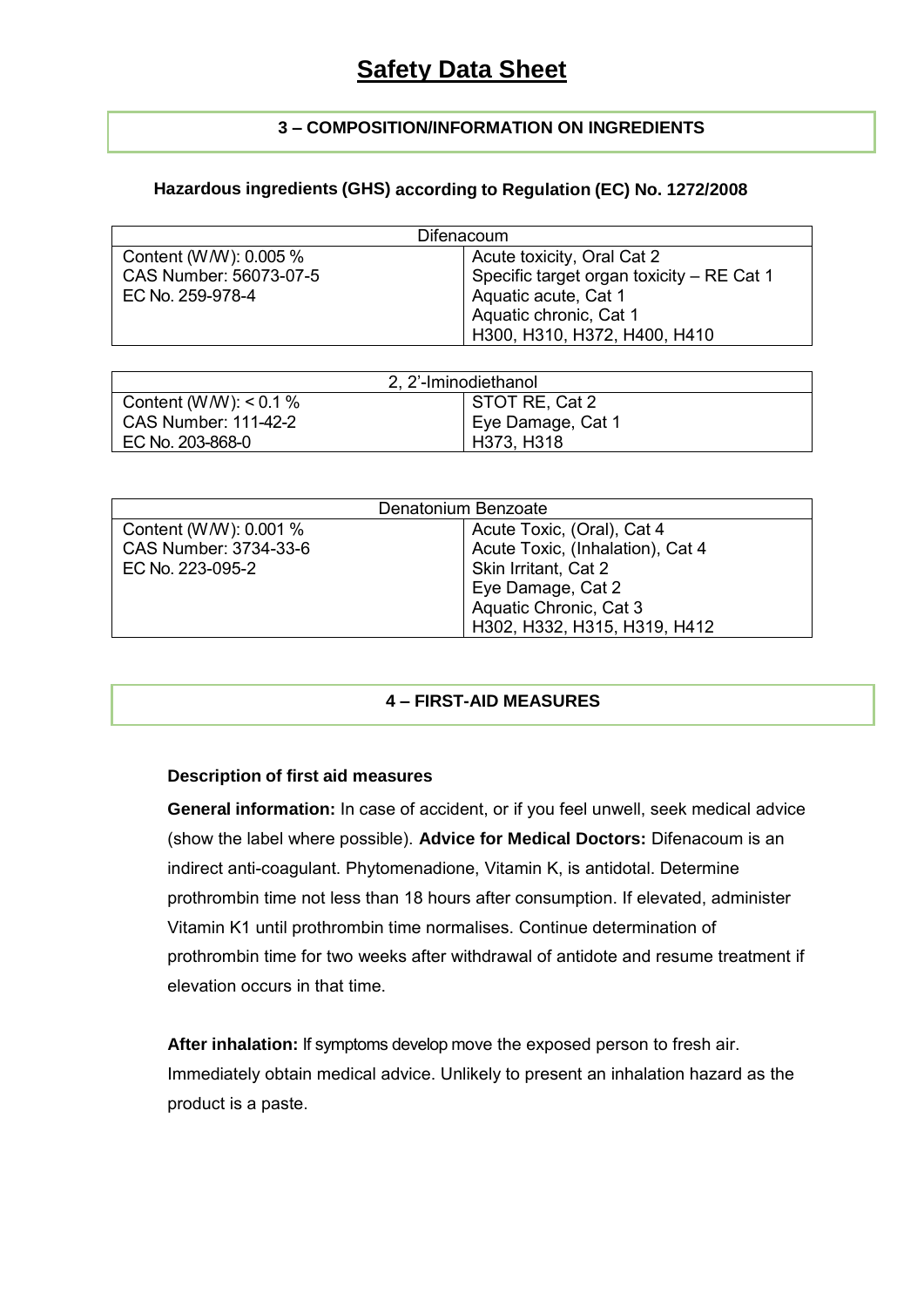**After skin contact:** May cause skin irritation in susceptible persons. Immediately take off all contaminated clothing. Rinse skin with copious amounts of water and wash with soap and water. If you feel unwell seek immediate medical advice.

**After eye contact:** May cause eye irritation in susceptible persons. Rinse opened eye for several minutes under running water. If irritation persists consult a doctor.

#### **After swallowing:**

Rinse mouth. Do NOT induce vomiting. Call a doctor immediately.

#### **5 – FIRE FIGHTING MEASURES**

#### **Extinguishing media**

**Suitable extinguishing agents:** Keep fire exposed containers cool by spraying with water. Appropriate fire extinguishers are CO2, Powder or Alcohol resistant foam. Use extinguishing media appropriate to the surrounding conditions.

**Special hazards arising from the substance or mixture:** Formation of toxic gases may occur if heated such as carbon oxides, nitrogen oxides and hydrogen chloride gas.

**Protective equipment:** Wear self-contained respiratory protective device. A chemical protection suit and suitable gloves and boots should be worn.

#### **6 – ACCIDENTAL RELEASE MEASURES**

**Environmental precautions:** Prevent leakage or spillage if safe to do so. **Methods and material for containment and cleaning up:** Clean up promptly by sweeping or vacuuming. Transfer to a suitably labelled container. Subsequently wash the contaminated area with water taking care to prevent washings entering sewers or drains.

#### **Reference to other sections**

See Section 7 for information on safe handling. See Section 8 for information on personal protection equipment. See Section 13 for disposal information.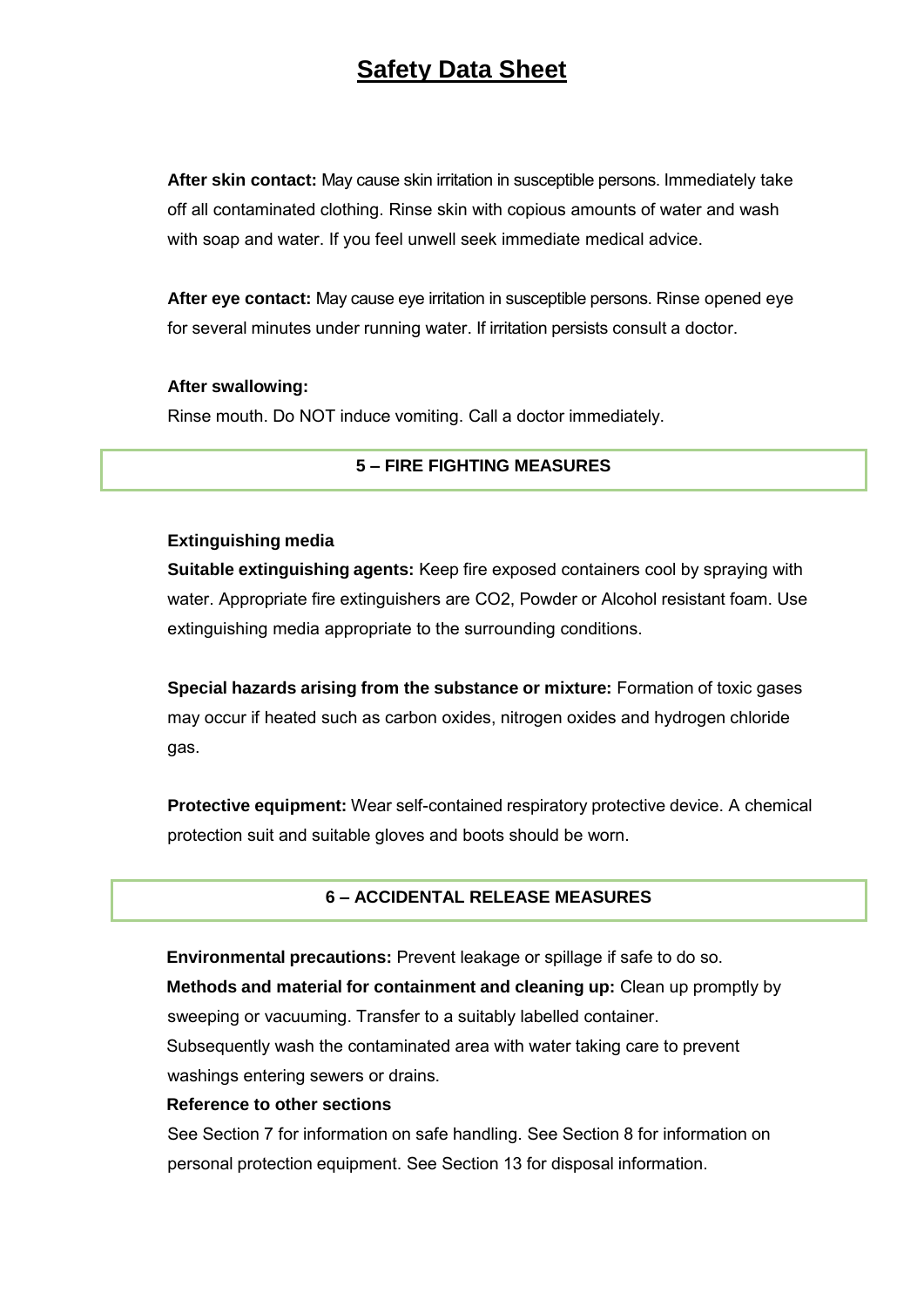#### **7 – HANDLING AND STORAGE**

#### **Handling**

**Precautions for safe handling:** Avoid contact with skin and eyes and avoid inhalation of dust. As the product is a paste it is unlikely to produce dust. Keep away from sources of ignition – No smoking, eating or drinking while handling this product. Always use good personal hygiene procedures when handling this product. Wash hands and face before eating, drinking or smoking. Read the label before use.

#### **Conditions for safe Storage including incompatibilities**

Store in a cool, dry location. Keep out of reach of children. Store only in the original receptacle. Keep container in a well-ventilated place. Keep away from sources of heat. Store away from foodstuffs. Keep away from oxidizing agents.

#### **Protection against fire and explosion:**

Keep away from heat sources as the product is combustible. The product is not explosive. Keep away from oxidizing agents.

#### **8 – EXPOSURE CONTROLS AND PERSONAL PROTECTION**

#### **Exposure limits:**

| Flour                                            | WEL 8-hr limit ppm:<br>WEL 15 min limit ppm: | WEL 8-hr limit mg/m3: 10<br>WEL 15 min limit ma/m3: 30 |
|--------------------------------------------------|----------------------------------------------|--------------------------------------------------------|
| propane-1,2-diol                                 | WEL 8-hr limit ppm: -                        | WEL 8-hr limit mg/m3: 10                               |
| (Propane-1,2-diol particulates)                  | WEL 15 min limit ppm: -                      | WEL 15 min limit mg/m3: -                              |
| propane-1,2-diol                                 | WEL 8-hr limit ppm: 150                      | WEL 8-hr limit mg/m3: 474                              |
| (Propane-1.2-diol total vapour and particulates) | WEL 15 min limit ppm: -                      | WEL 15 min limit mg/m3: -                              |

#### **Exposure controls**

Keep away from foodstuffs, beverages and feed. Wash hands before breaks and at the end of work.

## **Hand protection:**

Suitable chemical resistant gloves are recommended for Professional users.

#### **Eye protection:**

Not required under normal conditions of handling and use.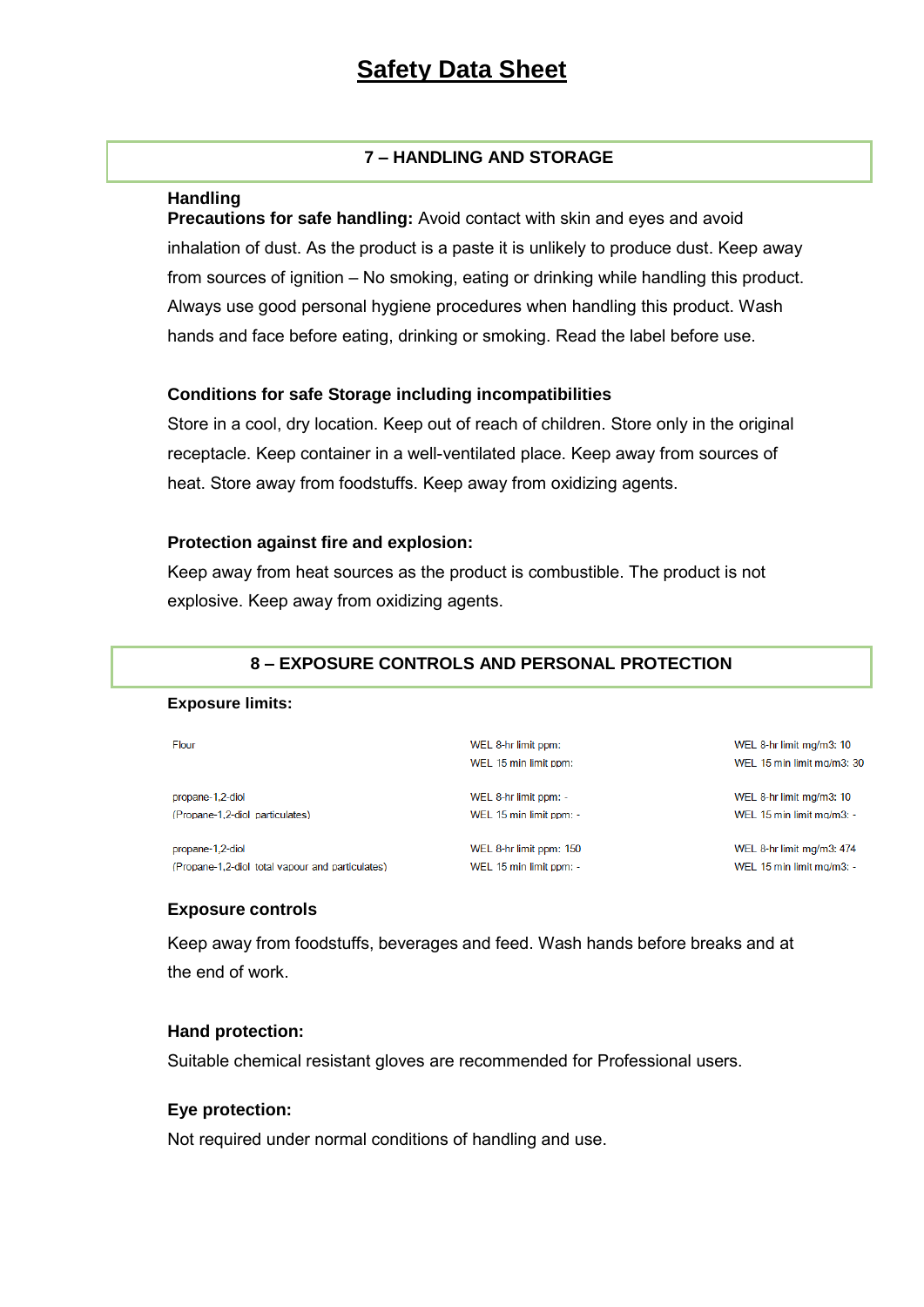#### **Body protection:**

Body protection must be chosen depending on activity and possible exposure, for example apron, protecting boots.

## **General safety and hygiene measures:**

Handle in accordance with good hygiene and safety practice. Wearing of closed work clothing is recommended. Avoid contact with the skin, eyes and clothing. Store work clothing separately.

## **9 – PHYSICAL AND CHEMICAL PROPERTIES**

Form: Paste

Colour: Red

Odour: Characteristic

## **10 – STABILITY AND REACTIVITY**

#### **Reactivity**

Stable under normal conditions.

## **Chemical stability**

Stable under normal conditions. Not explosive or oxidising.

**Thermal decomposition / conditions to be avoided:** The formation of toxic/irritant gases/vapours may occur if heated.

**Possibility of hazardous reactions:** Keep away from oxidising agents.

**Conditions to avoid:** Heat, sparks and open flame.

## **11 – TOXICOLOGICAL INFORMATION**

Denatonium Benzoate Oral Rat LD50 = 584 mg/kg

Difenacoum Acute Oral Category 2 from CLP

## **Skin corrosion/irritation**

Should not cause irritation.

## **Serious eye damage/eye irritation**

As the product is a paste it is unlikely to cause eye damage or irritation.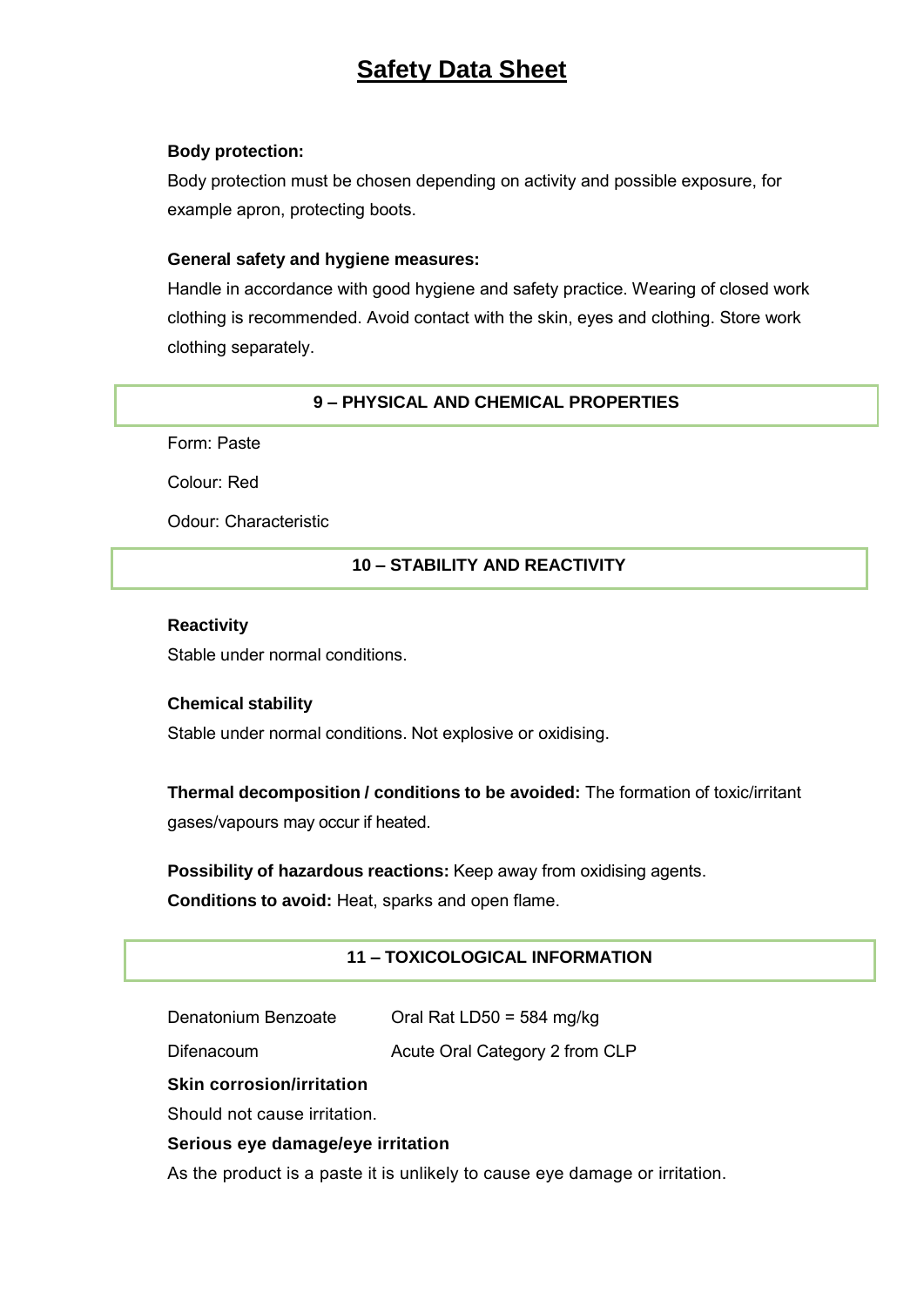#### **Respiratory or skin sensitization**

As the product is a paste it is unlikely to cause respiratory or skin sensitization.

#### **Germ cell mutagenicity**

No evidence to suggest that anticoagulant rodenticides are mutagenic.

## **Carcinogenicity**

No evidence to suggest that anticoagulant rodenticides are carcinogenic.

## **12 – ECOLOGICAL INFORMATION**

As the product only contains 50ppm of Difenacoum it is unlikely to be hazardous to aquatic life.

Difenacoum Daphnia EC50/48Hr = 0.91 mg/l Rainbow trout LC50/96hr = 0.33 mg/l

#### **Ecological information:**

Toxic to mammals, including domesticated animals, and birds if ingested.

Exposure of non-target animals should be prevented.

## **13 – DISPOSAL CONSIDERATIONS**

#### **Waste treatment - Recommendation**

Dispose of in accordance with national and local regulations.

#### **European waste catalogue**

The waste disposal key number from EWC is 20 01 19 (pesticides).

**Contaminated packaging:** Empty containers can be sent to landfill after cleaning if in compliance with local and national regulations.

## **14– TRANSPORT INFORMATION**

#### **Not Dangerous Goods**

#### **ADR/RID**

Not restricted for transport.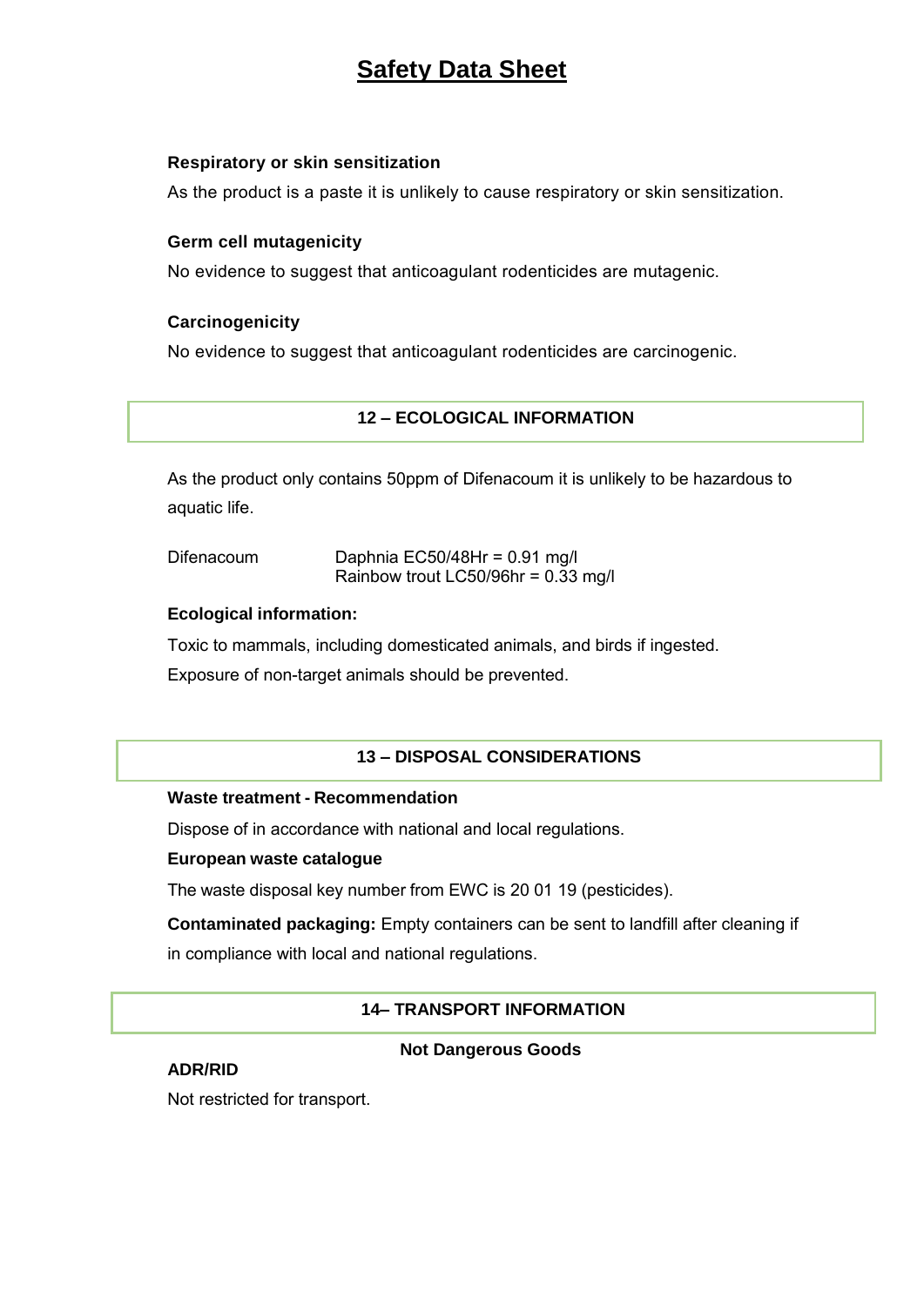#### **IMDG**

Not restricted for transport.

## **IATA/ICAO**

Not restricted for transport.

## **15– REGULATORY INFORMATION**

To avoid risks to man and the environment, comply with the instructions for use.

This information should be considered when making any hazard assessment.

**Classification and labelling according to Regulation:** 

(EC) No 1272/2008 [EU-GHS/CLP]

## **16– OTHER INFORMATION**

This Safety Data Sheet replaces all previous versions.

For proper and safe use of this product, please refer to the product label.

## **Abbreviations:**

- ADR: European agreement concerning the international carriage of dangerous goods by Road.
- IMDG: International Maritime Dangerous Goods.
- IATA: International Air Transport Association.
- ICAO: International Civil Aviation Organisation

RID: Regulations concerning the International carriage of Dangerous goods by rail.

STOT: Specific Target Organ Toxicity

- WHO: World Health Organisation
- EU: European Union
- PBT: Persistent, Bioaccumulative and Toxic
- vPvT: very Persistent and very Bioaccumulative
- SEVESO: The main piece of EU legislation that deals specifically with the control of on-shore major accident hazards involving dangerous substances.

H Phrase: Hazard phrase